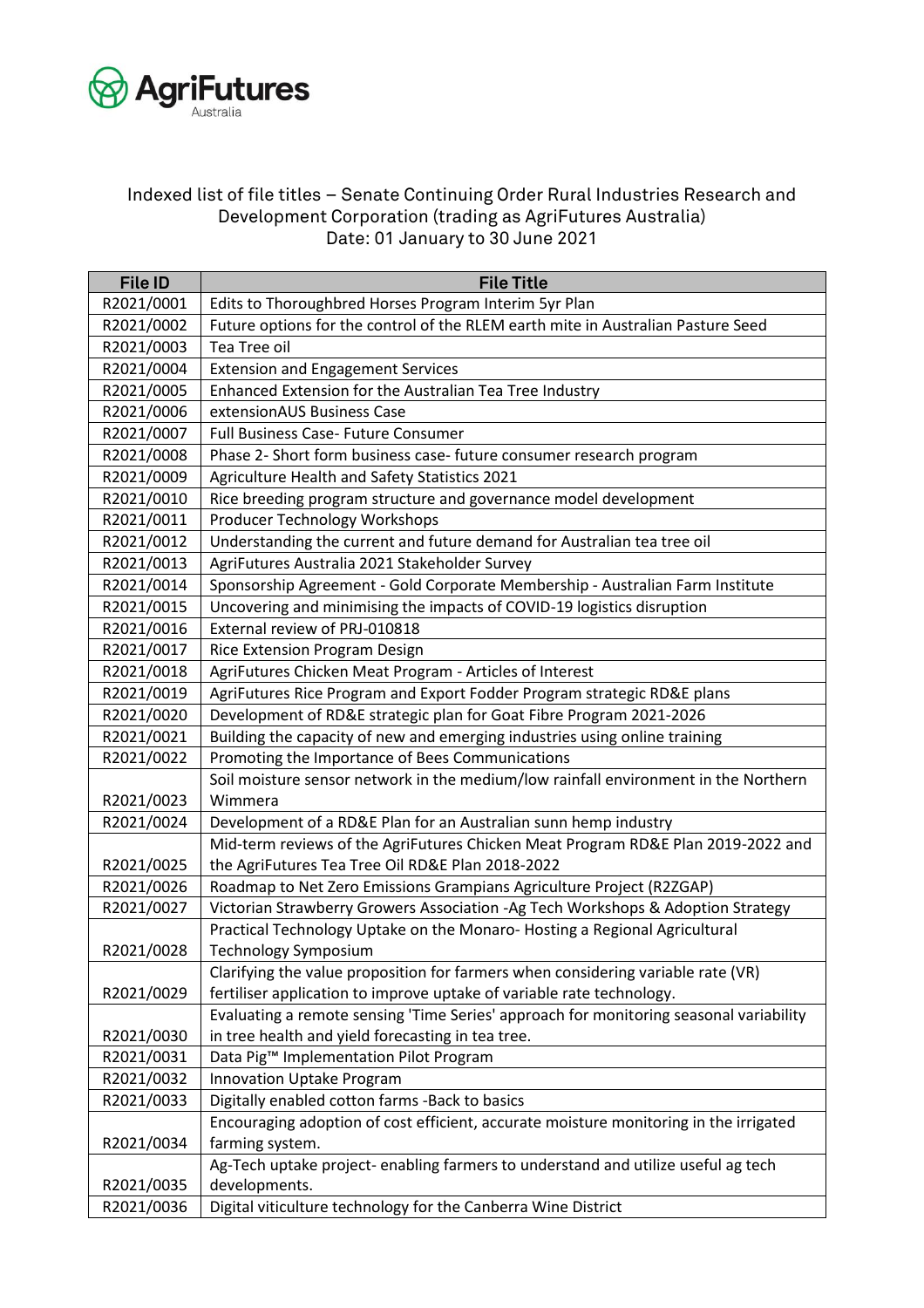

| <b>File ID</b> | <b>File Title</b>                                                                     |
|----------------|---------------------------------------------------------------------------------------|
| R2021/0037     | Revaluing Workshop Waste                                                              |
|                | Evaluation of cooperative models under a carbon market as a method of increased       |
|                | engagement and uptake by producers, including exploring new or augmented              |
| R2021/0038     | approaches.                                                                           |
| R2021/0039     | Developing Team Culture Workshop - Research Team May 2021                             |
|                | Skills and knowledge development of advanced telemetry enabled digital irrigation     |
| R2021/0040     | monitoring technologies.                                                              |
|                | Limestone Coast Carbon Smart Landscape Project: Stimulating a collaborative practical |
| R2021/0041     | approach to carbon smart primary production at a local level in the Limestone Coast.  |
| R2021/0042     | Fruit Tech 2021                                                                       |
| R2021/0043     | FAN AgTech Farm Trail                                                                 |
|                | Incorporating digital farming for improved productivity in the Upper North of South   |
| R2021/0044     | Australia.                                                                            |
|                | Improving Farm Water Use Efficiency - Digital technology implementation and training  |
| R2021/0045     | to improve overall on-farm productivity and improve farm water-use efficiencies.      |
| R2021/0046     | <b>Getting Connected with LoRaWAN</b>                                                 |
| R2021/0047     | Building technology adoption capability in the Native Ag+Food sector.                 |
| R2021/0048     | Rice Breeding Program Transition Support                                              |
| R2021/0049     | Carbon Initiative Objective 3 - Market development pathways for producers.            |
| R2021/0050     | Development of strategic RD&E Plan for the Australian Guayule industry                |
| R2021/0051     | Carbon Abatement and Storage - Kangaroo Grazing Systems                               |
| R2021/0052     | Pre-Farm Gate Waste Program Project 1.2 Risks and benefits for sector change          |
|                | Quantifying the greenhouse gas emission and carbon co-benefits of on-farm irrigation  |
| R2021/0053     | dams                                                                                  |
|                | Can freshwater plants act as a feed supplement to reduce methane emissions from       |
| R2021/0054     | cattle?                                                                               |
| R2021/0055     | Collaborative management and measurement of carbon farming and its co-benefits        |
| R2021/0056     | Intensive Horticulture Advanced Technology Outreach and Adoption Program.             |
| R2021/0057     | Development of strategic RD&E Plan for the Australian Murray Cod industry             |
| R2021/0058     | Development of a RD&E Plan for the Australian Cocoa Industry                          |
|                | Development of strategic RD&E Plan for the Australian Moringa and Native Bee          |
| R2021/0059     | industry's                                                                            |
| R2021/0060     | <b>IHVT Hemp Agronomist</b>                                                           |
|                | Marine Permaculture cultivation, sinking and storage of deep blue seaweed biomass     |
| R2021/0061     | carbon in Australian EEZ waters                                                       |
| R2021/0062     | Development of strategic RD&E Plan for the Australian Native Finger Lime industry     |
|                | Development of a national waste management strategy for primary industries focusing   |
| R2021/0063     | on plastics (hard & soft), animal waste and hard waste such as workshop waste         |
|                | De-tangling the blockchain: Solutions and barriers in AgriFutures-levied small and    |
| R2021/0064     | emerging industries                                                                   |
|                | Model impacts of extreme disruptions on production and profitability of small and     |
| R2021/0065     | emerging industries                                                                   |
| R2021/0066     | Objective 5 - Carbon Market Readiness - Financial Services                            |
| R2021/0067     | Carbon market development pathways for producers - Objective 3                        |
|                | Objective 2: Impact of innovative sensing opportunities on industry preparedness      |
| R2021/0068     | (biosecurity) for pest, disease and weed incursions                                   |
| R2021/0069     | <b>IHVT Project Coordinator</b>                                                       |